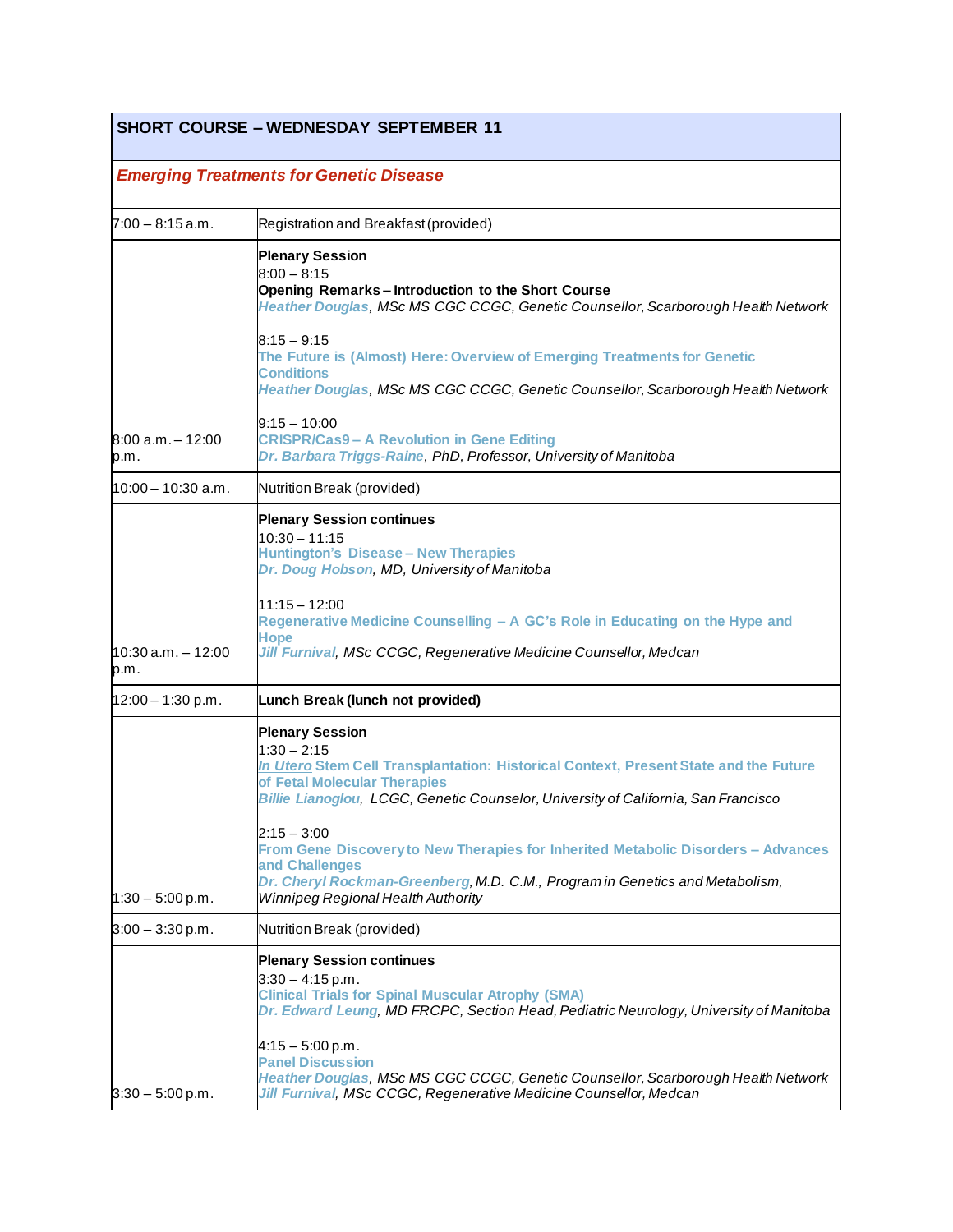*Dr. [Edward](https://www.cagcconference.ca/2019/speaker-profiles#leung) Leung, MD FRCPC, Section Head,Pediatric Neurology, University of Manitoba Billie [Lianoglou](https://www.cagcconference.ca/2019/speaker-profiles#lianoglou), LCGC, Genetic Counselor, University of California,San Francisco Parents of a child with Spinal Muscular Atrophy (SMA) undergoing new treatments will join this panel discussion.*

### **ANNUAL EDUCATION CONFERENCE (AEC) – SEPTEMBER 12-14**

#### **THURSDAY SEPTEMBER 12**

| $7:00 - 8:20$ a.m.   | Registration & Morning Beverages (provided)                                                                                                                                                                                                                                                                                                                                                                                                                                                                                                                                                                |
|----------------------|------------------------------------------------------------------------------------------------------------------------------------------------------------------------------------------------------------------------------------------------------------------------------------------------------------------------------------------------------------------------------------------------------------------------------------------------------------------------------------------------------------------------------------------------------------------------------------------------------------|
| $7:00 - 8:15$ a.m.   | <b>Industry Breakfast Seminars</b>                                                                                                                                                                                                                                                                                                                                                                                                                                                                                                                                                                         |
|                      | Plenary Session - Indigenous Health Issues<br>$8:20 - 8:30$<br><b>Opening Remarks</b><br><b>AEC Committee Members</b><br>Leslie Spillett, (Knowledge Keeper)                                                                                                                                                                                                                                                                                                                                                                                                                                               |
|                      | $8:30 - 9:30$<br>Keynote Address: Re/pair: The Land, Our Bodies<br>Chelsea Vowel, BEd LLB, University of Alberta, Faculty of Native Studies                                                                                                                                                                                                                                                                                                                                                                                                                                                                |
| $8:20 - 10:00$ a.m.  | $9:30 - 10:00$<br><b>Equity versus Equality: The Social Context of Health</b><br>Sharon Kuropatwa, B.A. M.A., Director-Community Area/Housing Support and Service<br>Integration, Winnipeg Regional Health Authority/Department of Families                                                                                                                                                                                                                                                                                                                                                                |
| $10:00 - 10:30$ a.m. | Nutrition Break (provided)                                                                                                                                                                                                                                                                                                                                                                                                                                                                                                                                                                                 |
| $10:30 - 12:00$ p.m. | <b>Abstract Session</b>                                                                                                                                                                                                                                                                                                                                                                                                                                                                                                                                                                                    |
| $12:00 - 2:30$ p.m.  | Lunch and Annual General Meeting (lunch provided to CAGC Members attending AGM)                                                                                                                                                                                                                                                                                                                                                                                                                                                                                                                            |
|                      | <b>Concurrent Practice-Specific Sessions</b><br><b>Perinatal Palliative Care: Collaboration Along the Continuum</b><br>Simone Stenekes, RN MN CHPCN(C), Clinical Nurse Specialist, Pediatric Palliative Care<br>Team - Winnipeg Regional Health Authority Palliative Care Program<br>Ginette Talbot, MS CGC, Genetic Counsellor, Winnipeg Health Sciences Centre<br>Three Years' Experience with Hereditary Cancer Panel Testing at London Health<br><b>Sciences Center: Results &amp; Clinical Outcomes</b><br>Karen Panabaker, MSc CGC CCGC, Senior Genetic Counsellor, London Health Sciences<br>Centre |
| $2:30 - 3:45$ p.m.   | Incorporating Technology and Innovation Into Genetic Counselling: How to Develop<br>an Online Module to Facilitate Parent-Child Communication about a Genetic<br><b>Diagnosis</b><br>Simina Bogatan, BSc MSc, Genetic Counsellor, North York General Hospital<br>Andrea Shugar, MS CGC, Genetic Counsellor, The Hospital for Sick Children                                                                                                                                                                                                                                                                 |
| $3:45 - 4:15$ p.m.   | Nutrition Break (provided)                                                                                                                                                                                                                                                                                                                                                                                                                                                                                                                                                                                 |
| $4:15 - 5:30$ p.m.   | <b>Concurrent Practice-Specific Sessions</b>                                                                                                                                                                                                                                                                                                                                                                                                                                                                                                                                                               |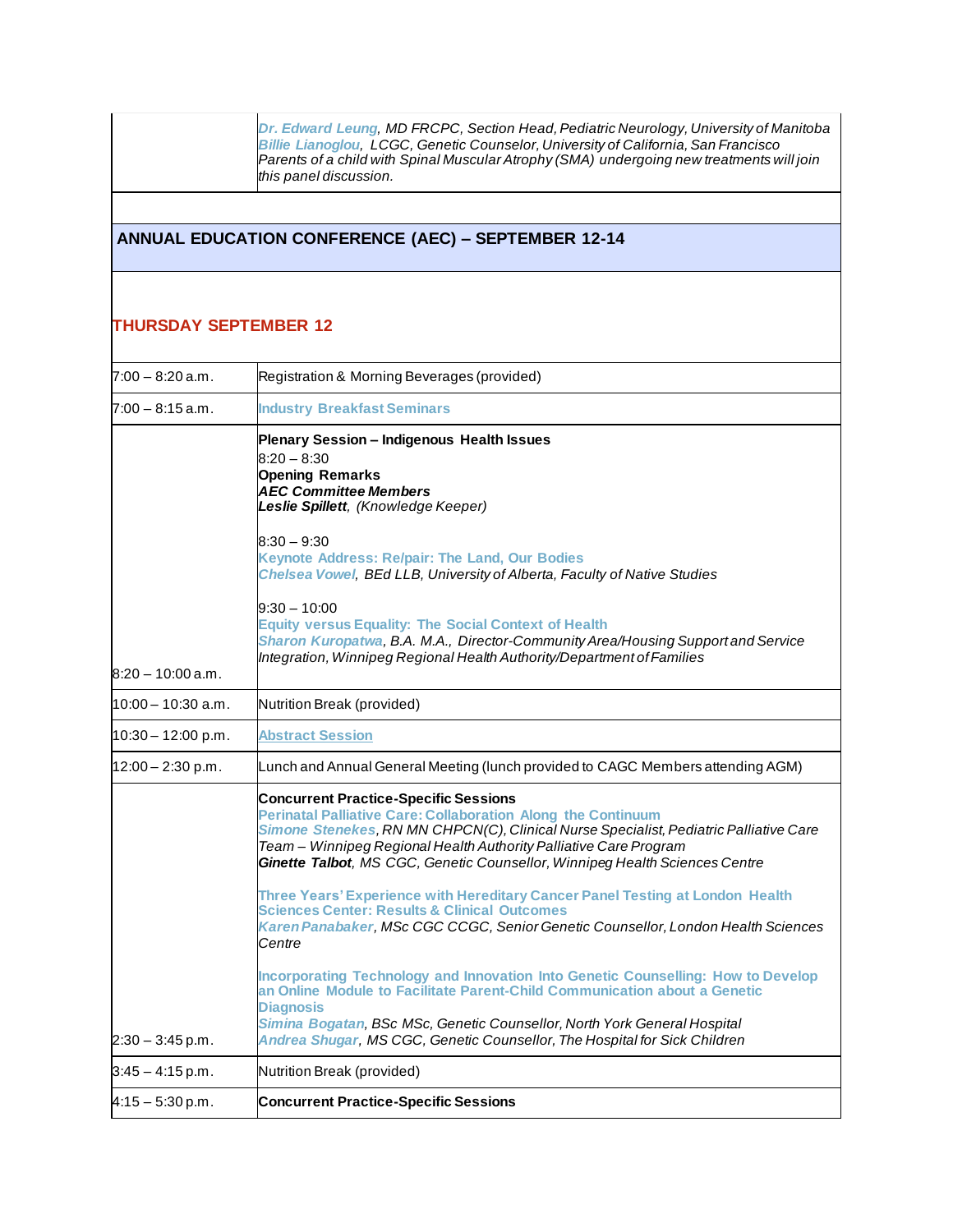|                     | Two by Two: A Study of the Relative Impact of Genetic and Environmental Factors on<br>Manitoba Twins with Prenatal Alcohol Exposure ** CANCELLED**<br>Dr. Sandra Marles, MD MSc FRCPC FCCMG, Clinical Geneticist, University of Manitoba                                                                                                                                                                                                   |
|---------------------|--------------------------------------------------------------------------------------------------------------------------------------------------------------------------------------------------------------------------------------------------------------------------------------------------------------------------------------------------------------------------------------------------------------------------------------------|
|                     | Going the Extra Mile: How to Reanalyze Clinical Exome Sequencing Data, a Hands-On<br>Workshop for Genetic Counsellors - Part 1: From Clinical Observations to Usable<br><b>Phenotype</b><br>Taila Hartley, MSc (Biochemistry), MSc (Genetic Counselling), Research Genetic<br>Counsellor, Operations Director, Care4Rare Canada<br>Matthew Osmond, MSc, Research Coordinator, Children's Hospital of Eastern Ontario<br>Research Institute |
|                     | Genetics Testing for Hypertrophic Cardiomyopathy: Where Have We Been, Where Are<br>We Now And Where Are We Going?<br>Amy Crowley, Genetic Counsellor, IWK Health Care Centre / MyGeneTeam<br>Julie Hathaway, Clinical Liaison, Genetic Counsellor, Blueprint Genetics                                                                                                                                                                      |
| $6:00 - 7:30$ p.m.  | <b>CAGC Poster Presentations</b>                                                                                                                                                                                                                                                                                                                                                                                                           |
| $6:00 - 8:00$ p.m.  | CAGC Welcome Reception with Sponsors                                                                                                                                                                                                                                                                                                                                                                                                       |
| $8:15 - 10:00$ p.m. | CAGC Pub Crawl/Scavenger Hunt<br>Meet in the Delta Hotel Lobby                                                                                                                                                                                                                                                                                                                                                                             |

### **FRIDAY SEPTEMBER 13**

| $7:00 - 8:20$ a.m.  | Registration & Morning Beverages (provided)                                                                                                                                                                                                                                                                                                                                                                                                                                                                                                                                                                                                                                                                                                                                                                                                                                                                                         |
|---------------------|-------------------------------------------------------------------------------------------------------------------------------------------------------------------------------------------------------------------------------------------------------------------------------------------------------------------------------------------------------------------------------------------------------------------------------------------------------------------------------------------------------------------------------------------------------------------------------------------------------------------------------------------------------------------------------------------------------------------------------------------------------------------------------------------------------------------------------------------------------------------------------------------------------------------------------------|
| $7:00 - 8:15$ a.m.  | <b>Industry Breakfast Seminars</b>                                                                                                                                                                                                                                                                                                                                                                                                                                                                                                                                                                                                                                                                                                                                                                                                                                                                                                  |
| $8:20 - 8:30$ a.m.  | <b>Opening Remarks</b>                                                                                                                                                                                                                                                                                                                                                                                                                                                                                                                                                                                                                                                                                                                                                                                                                                                                                                              |
| $8:30 - 10:00$ a.m. | <b>Abstract Session</b>                                                                                                                                                                                                                                                                                                                                                                                                                                                                                                                                                                                                                                                                                                                                                                                                                                                                                                             |
| 10:00 - 10:30 a.m.  | Nutrition Break (provided)                                                                                                                                                                                                                                                                                                                                                                                                                                                                                                                                                                                                                                                                                                                                                                                                                                                                                                          |
| 10:30 - 12:00 p.m.  | <b>Plenary Session - GenCOUNSEL</b><br>$10:30 - 10:40$<br>Optimization of Genetic Counselling with Clinical Implementation of Genome-Wide<br><b>Sequencing</b><br>Dr. Alison Elliott, PhD MS CGC, University of British Columbia<br>$10:40 - 11:00$<br>Integration of Genetic Counsellors in Genomic Testing Triage and Outcomes: The<br><b>Genomic Consultation Service at BC Children's and Women's Hospitals</b><br>Courtney Cook, BSc, Department of Medical Genetics, Faculty of Medicine, University of<br><b>British Columbia</b><br>$11:00 - 11:20$<br>Scoping Reviews Exploring Genetic Service Utilization and The Clinical Genetics<br><b>Workforce</b><br>Kennedy Borle, BSc MSc, Research Genetic Counsellor, University of British Columbia<br>$11:20 - 11:40$<br><b>Optimizing Patient Management - Learning from the CAUSES Experience</b><br>Nicole Liang, BSc, Research Assistant, University of British Columbia |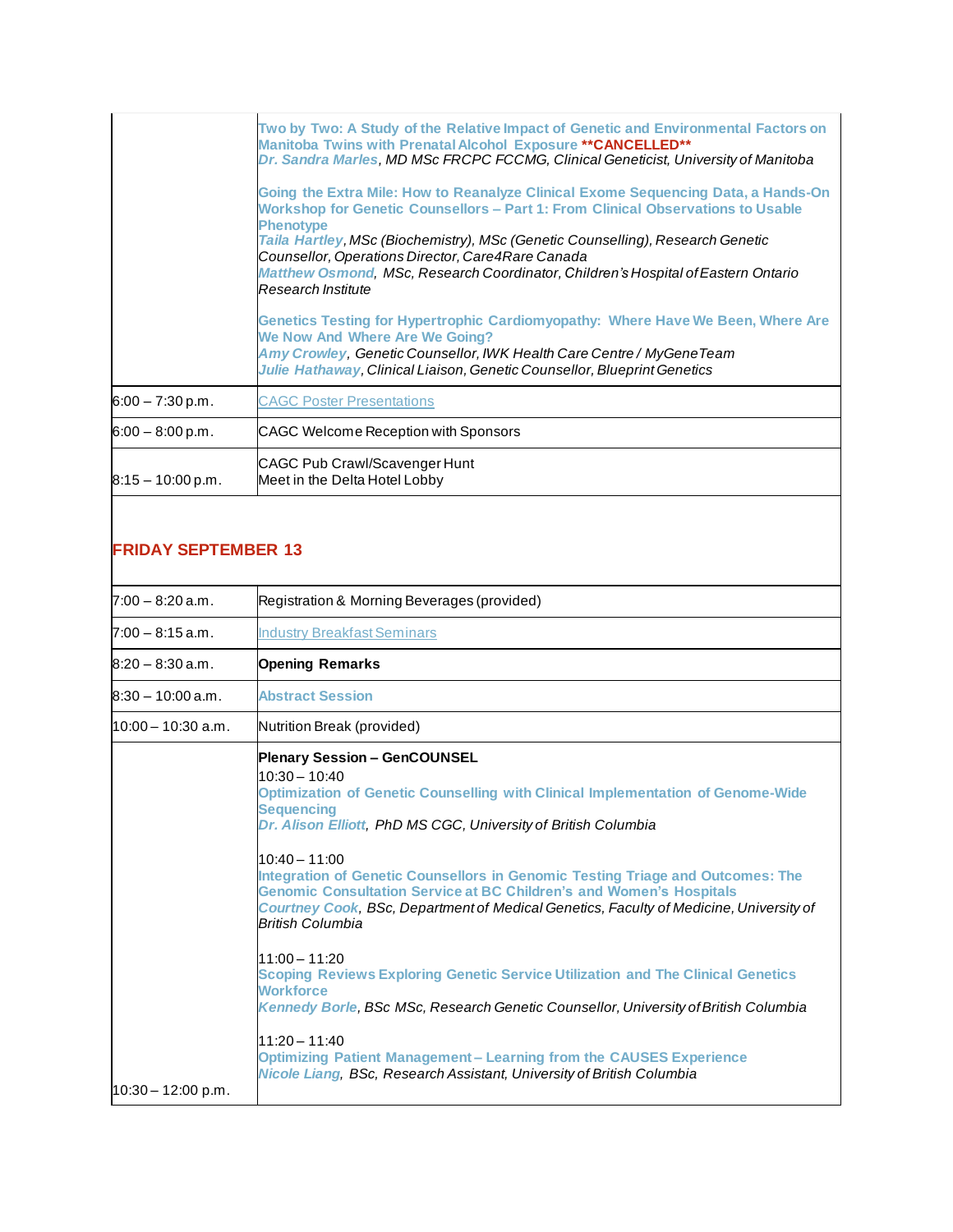|                              | $11:40 - 12:00$<br>Policy - Legally Recognizing Genetic Counsellors in Canada: Models, Policy Options<br>and Associated Criteria<br>Dr. Ma'n H. Zawati, LL.B. LL.M. Ph.D. (D.C.L.), Executive Director, Centre of Genomics<br>and Policy, McGill University                                                                                                                                                                                                                                            |
|------------------------------|--------------------------------------------------------------------------------------------------------------------------------------------------------------------------------------------------------------------------------------------------------------------------------------------------------------------------------------------------------------------------------------------------------------------------------------------------------------------------------------------------------|
| $12:00 - 2:00$ p.m.          | Lunch (provided) with Exhibitors and Committee Meetings                                                                                                                                                                                                                                                                                                                                                                                                                                                |
|                              | <b>Concurrent Practice-Specific Sessions</b><br>Presenting your research: why it matters and tips on how to communicate more<br>effectively<br>Shelin Adam, BSC MSc, Research Genetic Counsellor, University of British Columbia<br>Kennedy Borle, BSc MSc, Research Genetic Counsellor, University of British Columbia<br>Dr. Alison Elliott, PhD MS CGC, University of British Columbia                                                                                                              |
|                              | There and Back Again - The Return to Clinic From Industry<br>Cynthia Handford, MSc CGC CCGC, Genetic Counsellor, Seattle Cancer Care Alliance<br>Oana Morar, Genetic Counsellor, Credit Valley Hospital<br>Rachel Vanneste, MSc CCGC CGC, Laboratory & Clinical Genetic Counsellor,<br>Saskatchewan Health Authority                                                                                                                                                                                   |
| $2:00 - 3:15$ p.m.           | <b>Reducing the Risk: One Carrier Test at a Time</b><br>Angela Bedard, MS, Genetic Counsellor, BC Cancer<br>Jennifer Nuk, MSc CCGC CGC, Clinical Coordinator/Genetic Counsellor, BC Cancer<br><b>Hereditary Cancer Program</b>                                                                                                                                                                                                                                                                         |
| $3:15 - 3:45$ p.m.           | Nutrition Break (provided)<br>Passport to Prizes draw                                                                                                                                                                                                                                                                                                                                                                                                                                                  |
|                              | <b>Concurrent Practice-Specific Sessions</b><br>Going the Extra Mile: How to Reanalyze Clinical Exome Sequencing Data, a Hands-On<br>Workshop for Genetic Counsellors - Part 2: From Phenotype-Derived Gene Panels to<br><b>Variants of Interest</b><br>Taila Hartley, MSc (Biochemistry), MSc (Genetic Counselling), Research Genetic<br>Counsellor, Operations Director, Care4Rare Canada<br>Matthew Osmond, MSc, Research Coordinator, Children's Hospital of Eastern Ontario<br>Research Institute |
| $3:45 - 5:00$ p.m.           | "Getting Hands-On in Industry": Equipping Genetic Counselling Students for<br><b>Industry Roles in an Evolving Canadian Workforce</b><br>Jessica Hartley, MS CGC, Program Director, MSc in Genetic Counselling, University of<br>Manitoba<br>Tracey Oh, MS, Co-Director Master of Genetic Counselling Program, Clinical Training,<br>University of British Columbia<br>Rachel Vanneste, MSc CCGC CGC, Laboratory & Clinical Genetic Counsellor,<br>Saskatchewan Health Authority                       |
| 6:00 p.m.                    | <b>CAGC Soirée - "An Evening at The Forks"</b><br>(5:45 – Meet in the hotel lobby to walk over to the Museum)                                                                                                                                                                                                                                                                                                                                                                                          |
| <b>SATURDAY SEPTEMBER 14</b> |                                                                                                                                                                                                                                                                                                                                                                                                                                                                                                        |
| $7:00 - 8:20$ a.m.           | Registration & Morning Beverages (provided)                                                                                                                                                                                                                                                                                                                                                                                                                                                            |
| $7:00 - 8:15$ a.m.           | <b>Industry Breakfast Seminar</b>                                                                                                                                                                                                                                                                                                                                                                                                                                                                      |
| $8:20$ a.m. $-12:10$<br>p.m. | <b>Plenary Session</b><br>$8:20 - 8:40$<br><b>Opening Remarks and CAGC Leadership Awards</b>                                                                                                                                                                                                                                                                                                                                                                                                           |